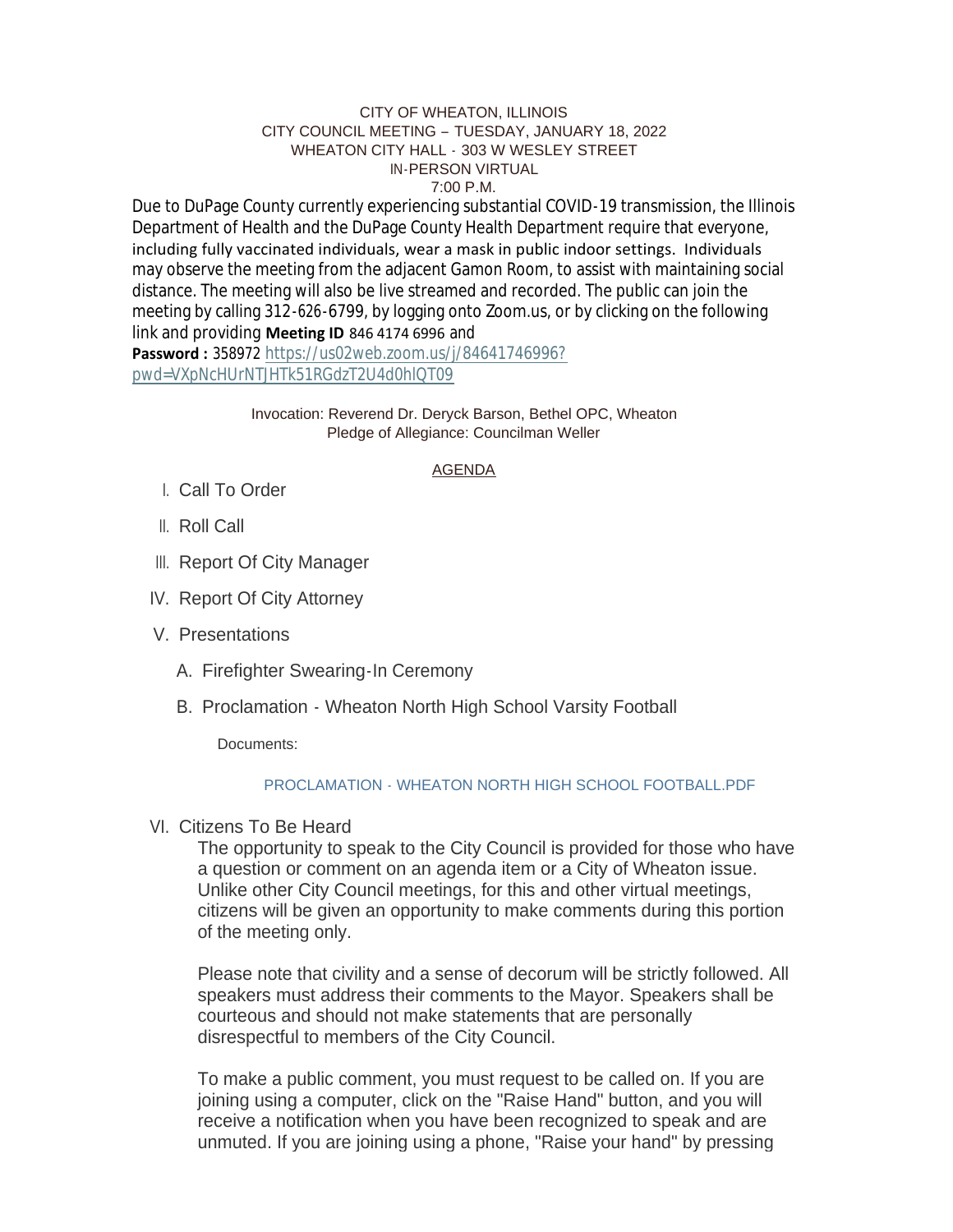unmuted. If you are joining using a phone, "Raise your hand" by pressing \*9. You will receive a notification when you have been unmuted and are able to speak. Please ensure you are in a quiet place with no background noise.

When called upon, please announce your name and address before commenting. All public comments are limited to five (5) minutes, and each citizen will be permitted to speak only once.

Members of the public were also given the opportunity to provide comments prior to this meeting to be read by the City Clerk. We will begin with a reading of the previously submitted public comments for this meeting.

- VII. Consent Agenda
	- A. Approval Of Minutes
		- 12 13 21 CC PH Draft Minutes 1.

Documents:

[12 13 21 CC PH DRAFT MINUTES.PDF](https://www.wheaton.il.us/AgendaCenter/ViewFile/Item/8337?fileID=10795)

12 20 21 Draft Minutes 2.

Documents:

### [12 20 21 DRAFT MINUTES.PDF](https://www.wheaton.il.us/AgendaCenter/ViewFile/Item/8338?fileID=10796)

- B. Consent Unfinished Business
- C. Consent New Business
	- 1. Consent Agenda New Business #1

Documents:

[CANB01 - REQUEST FOR BOND WAIVERS - RAFFLE LICENSES -](https://www.wheaton.il.us/AgendaCenter/ViewFile/Item/8341?fileID=10797) CLASSICS BOOSTER CLUB.PDF

- VIII. Regular Agenda
	- A. Regular Unfinished Business
		- 1. Regular Agenda Unfinished Business #1

Documents:

## [RAUB01 - AN ORDINANCE AMENDING OFFICIAL MOTOR VEHICLE AND](https://www.wheaton.il.us/AgendaCenter/ViewFile/Item/8344?fileID=10798)  TRAFFIC SCHEDULES CHPT 70.PDF

- **B. Regular New Business** 
	- 1. Regular Agenda New Business #1

Documents: